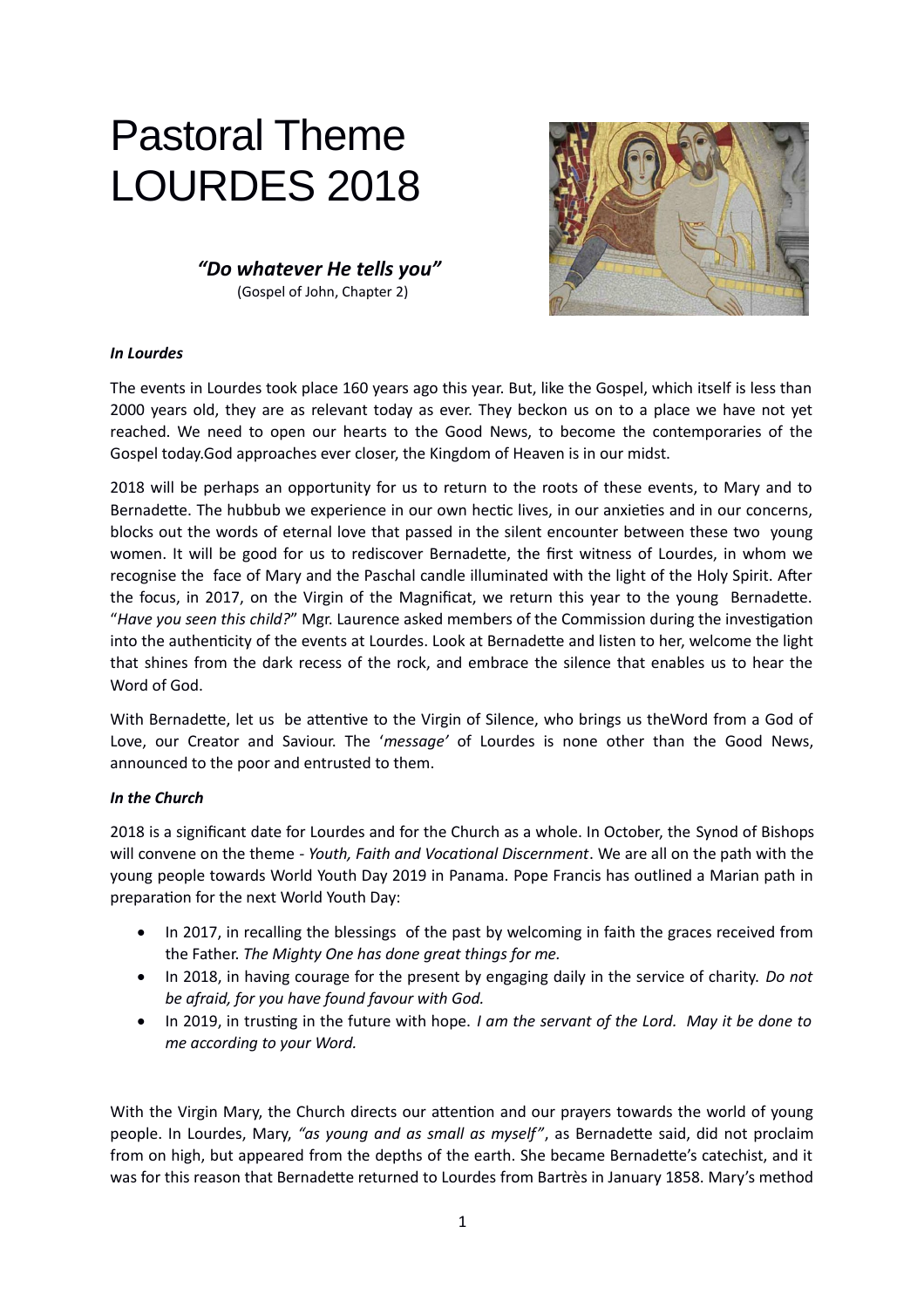is exactly the same as that now advocated by the Pope to bring the Gospel to the peripheries of humanity.

● Firstly, **in accompaniment**, by setting out on the path together. *"Listen to what is coming from your hearts",* remarked His Holiness at Krakow during World Youth Day in July 2016. *"What are you seeking?"* Jesus asks the two disciples who follow him on the banks of the river Jordan. Bernadette is asked, *"Would you do me the favour of coming here?".* I A path of mutual respect and confidence opens up for Bernadette, the promise of a friendship far beyond the superficial pleasures of this world. You must first acknowledge and accept your poverty. *"They have no more wine,"* says Mary during the wedding feast at Cana. Accept your poverty but do not abandon hope. Mary's request was to Jesus. You too must enter into this inner Grotto where someone awaits you. Your poverty and your failings may become, like the Grotto of Massabielle, the place of a presence. *Listen!*

*At Cana, Mary is attentive to the needs of men; she is in reality listening to God's plan, who wishes to be reunited, through Jesus, with a humanity in decline. Mary knows that, without God, this world lacks foundation or meaning. She knows that this world is the fruit of love and that it needs to live in loveto survive. Mary knows that this world, through mankind, must draw its life from the Covenant with its Creator; Mary is listening, she is always available. She is able to say, "May it be done to me according to your word", and to say to the servants at the wedding feast: Do whatever He tells you [1](#page-1-0)*

 Secondly, **in committing ourselves** with all that we have and all that we are without fear of ridicule. Mary said to the servants at the wedding feast, "*Do whatever He tells you*". Jesus said to the servants, "*Fill these jars with water*". Mary gives us the courage to obey the Word which echoes deep within us. Mary enables us to see that it is the Word of Eternal Life. *To* w*hom shall we go?*

Bernadette at the Grotto crawls through the mud and digs until a spring flows "*for sinners*". A path of grace opens to her *Be willing to serve.*

*Jesus can respond to Mary's request because she has opened herself fully to His path of trust. She is the first disciple of Jesus. As the Son trusts in the Father from whom He receives everything, Mary trusts in Jesus who has come to fulfil the will of the Father; He becomes his brothers' servant. "I have set you an example, that you should do as I have done for you (Jn 13:15).[2](#page-1-1)*

 And thirdly, **in sharing** what you have received: it is the only way to sustain it. *"Draw some out now and take it to the head waiter".* By doing so, you will enable the guests to taste the wine and the joy of the wedding feast. They are now absorbed into the light of the Covenant, into the light of Life. The wedding feast is a symbol, it is the concrete expression of the union between God and His people, embodied in Jesus, true Man and Son of God. Mary enables us to give praise for the creation which embraces the love of its God. *"Praise to you, my Lord! ... You offer me now the wine of the wedding feast, You open my heart to joy!"*

<span id="page-1-0"></span><sup>1</sup>In his Encyclical Redemptoris Mater, Pope John Paul II devoted the entire third part to the maternal mediation of Mary between God and men. Mary doesn't add anything to the work of Jesus, but she welcomes Him in faith, and thereby enables Him to meet us. Through her prayer, her intercession, she makes us receptive to the gift of God. Refer to Appendix 1.

<span id="page-1-1"></span><sup>2</sup> Like Bernadette, we also today have a role as mediators between God's desire and the needs of our brothers and sisters following Mary's example. God cannot impose His love, He needs humble recipients who will welcome his grace and commit themselves throughout their lives to transmit it. Refer to Appendix 2.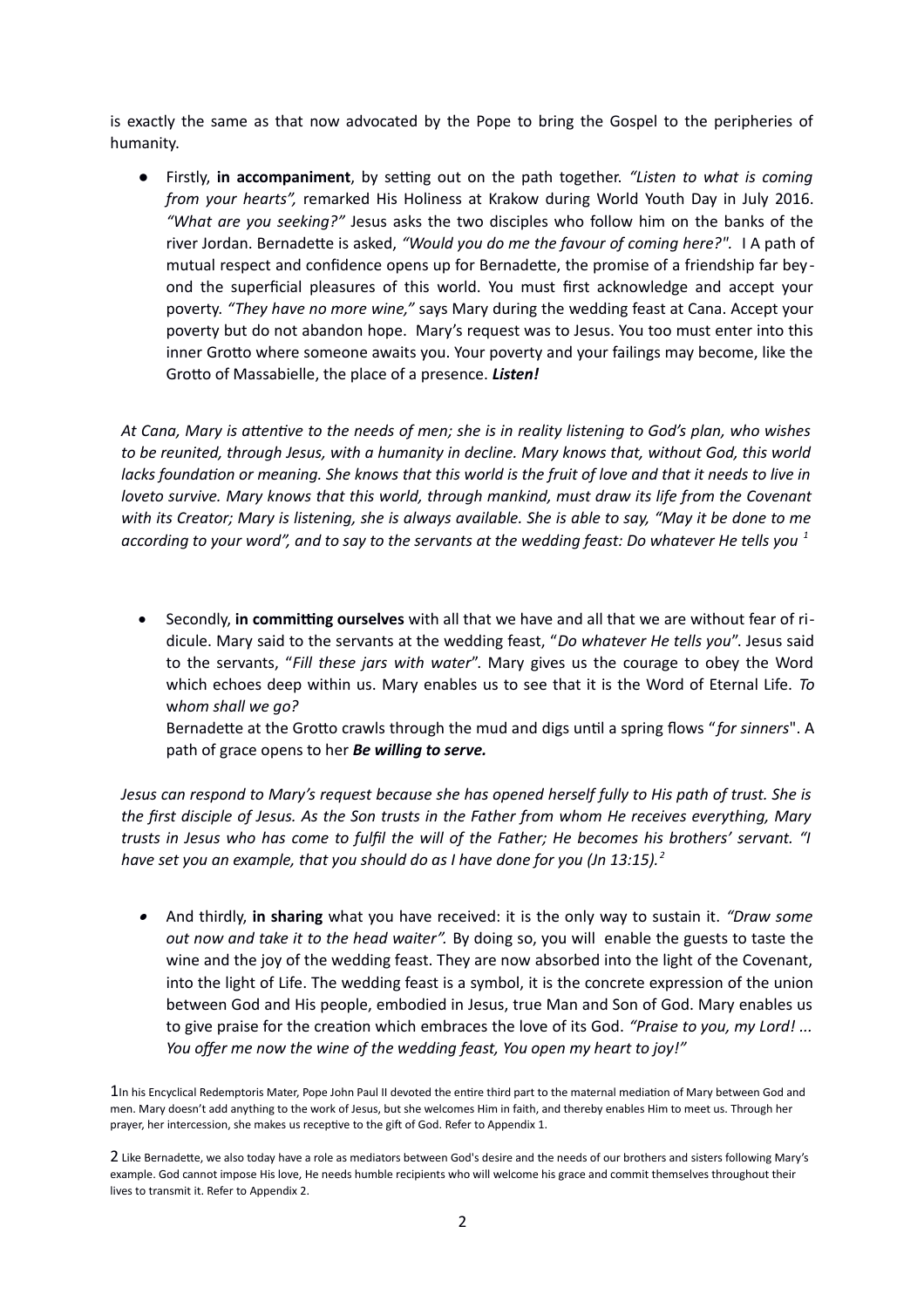On 25th March, at the Grotto, Mary finally reveals her name, "*I am the Immaculate Conception*". I am the one who offers no resistance to the will of God. I have allowed his Word to penetrate me and become flesh in me. "*I am the handmaid of the Lord. May it be done to me according to your Word."* Bernadette, in turn,becomes Mary's representative, the torch bearer. She is sent to the priests to tell them to build a Chapel, a place where the bread of the Word and the bread of Life will be offered. You are also invited to respond, *'Here I am, send me!'*

The Pope speaks to the young in light of the upcoming Synod: *I am reminded of the words which God spoke to Abraham, "Go from your country, your people and your father's house to the land I will show you"(Gn 12:1). These same words are also addressed to you today. These are the words of a Father who is inviting you to 'go', to set out towards a future which is unknown , but one which will surely lead to fulfilment, a future , towards which He himself will accompany you. I invite you to listen to the voice of God resounding in your hearts through the breath of the Holy Spirit...*

*At Krakow, during the opening ceremony of the last World Youth Day, I repeatedly asked you: "Can we make a difference?" and all of you shouted, "yes!" That shout comes from your youthful hearts which do not tolerate injustice and which will never bend to a'throw-away' culture, nor give in to the globalisation of indifference. Listen to this cry that rises from deep within you! Even when you feel, like the prophet Jeremiah, the inexperience of youth, God encourages you to go where He sends you: "Do not be afraid [...] for I am with you to deliver you" (Jr 1:8)*

*A better world is being created also thanks to your efforts, your desire to change and your generosity. Do not be afraid to listen to the Holy Spirit who suggests bold choices; do not delay when your conscience asks you to take risks to follow the Lord. This Church also wishes to listen to your voice, your reasoning, your faith, even your doubts and your criticisms. Make your voice heard, let it resonate in the communities and let it be heard by your shepherds of souls*

*I entrust you to Mary of Nazareth, a young person like yourselves whom God beheld lovingly so that she may take your hand and guide you to the joy of fully and generously responding to God's call with the words, "Here I am!"*

The Pope speaks to each of us, not only to the young and the children; he speaks to Catechists, Chaplains and teachers, to those responsible for passing on the Good News, to those who do not wish it to be just empty rhetoric, but the Word made flesh. Perhaps particular responsibility rests with those journalists who influence the content of social media platforms visited by the young; can they provide content that gives proper nourishment for the road of life?<sup>[3](#page-2-0)</sup>

Like Mary and Bernadette, are we not all, invited above all to be silent and to listen? Then the youngest, the poorest, the most frail, the Bernadettes of today will seem to us to be the privileged ones, those who are able to teach us what is important, those things invisible to the eye, but seen clearly with the heart.

<span id="page-2-0"></span><sup>3</sup>The Church learns her own role ,the deep meaning of her being, from Mary.. The Church is not just a human organisation made up of people who claim to be followers of Jesus and want to continue his work. It is a family, which has a mother at its heart. The Church is birthed in the life of Jesus, the elder brother, the only Mediator between God and men. We do not broadcast a message or doctrine; the life that Mary transmits to us in the power and humility of the Spirit is infectious. Refer to Appendix 3.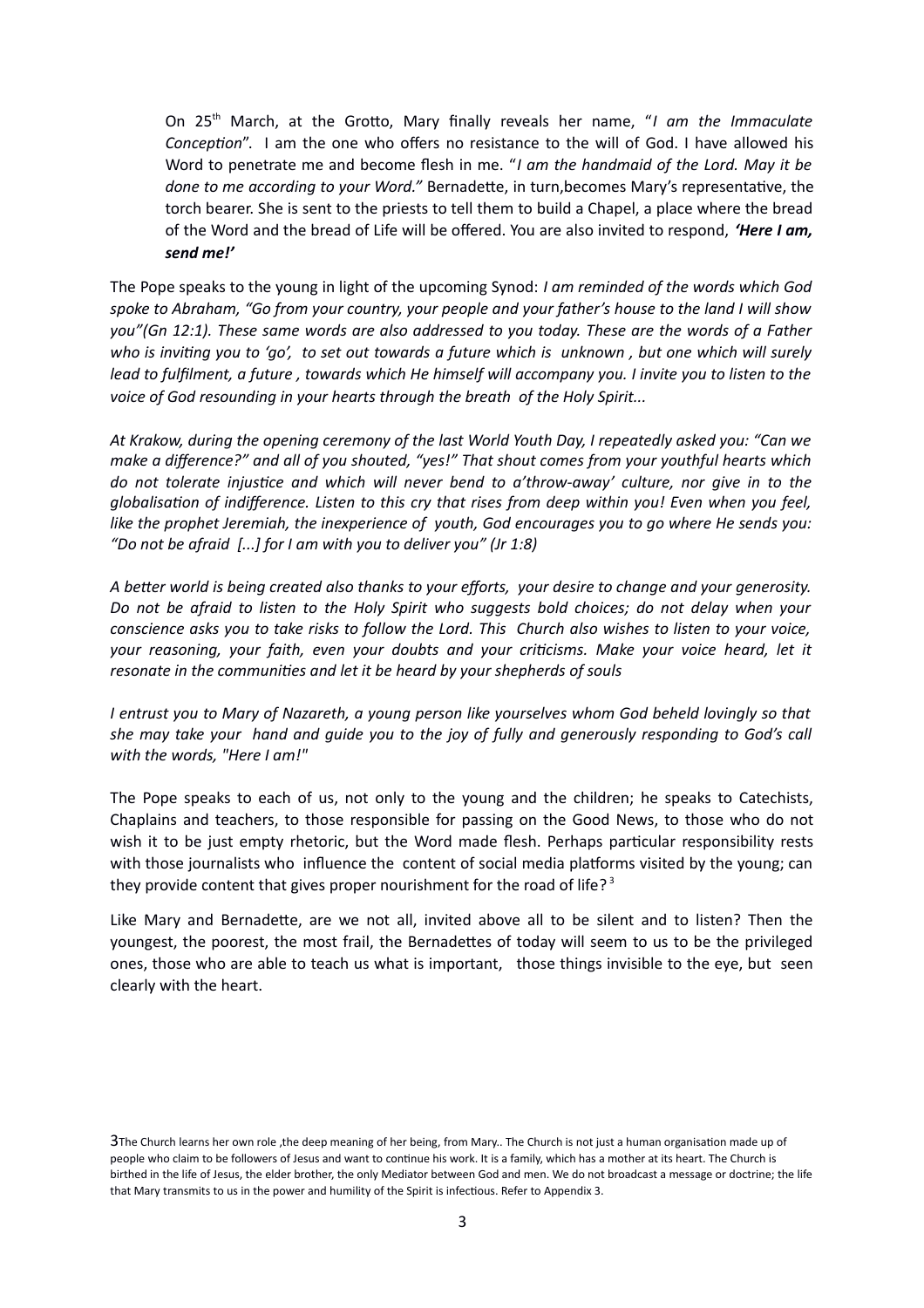#### *On the path with my brothers*

*How do I answer the constant call of the Pope to move on, to go? He reiterates to us the call that God made to Abraham, the call God makes to His people in Egypt to flee from slavery and set out for a new land. Mary makes the same request of Bernadette, "Would you do me the favour of coming?" What is God's promise for me today? To what other world is He calling me?*

*There are many empty jars to fill, many layers of mud to scrape away, many hearts of stone to convert into hearts of flesh. What choices are available to me? What path should I follow in my life and working environment, my Church, and the world in which I live?*

*What is the Word that I need to get across, what mission is assigned to me, to 'the Priests', to those in charge, to those who are responsible today for guiding their brothers and their fellow citizens? How can I help to proclaim the Gospel and to build the 'chapel', the Church? What is my place among the poor, the young , those who suffer, the Bernadette's of today, who are entrusted with the Good News of Jesus?*

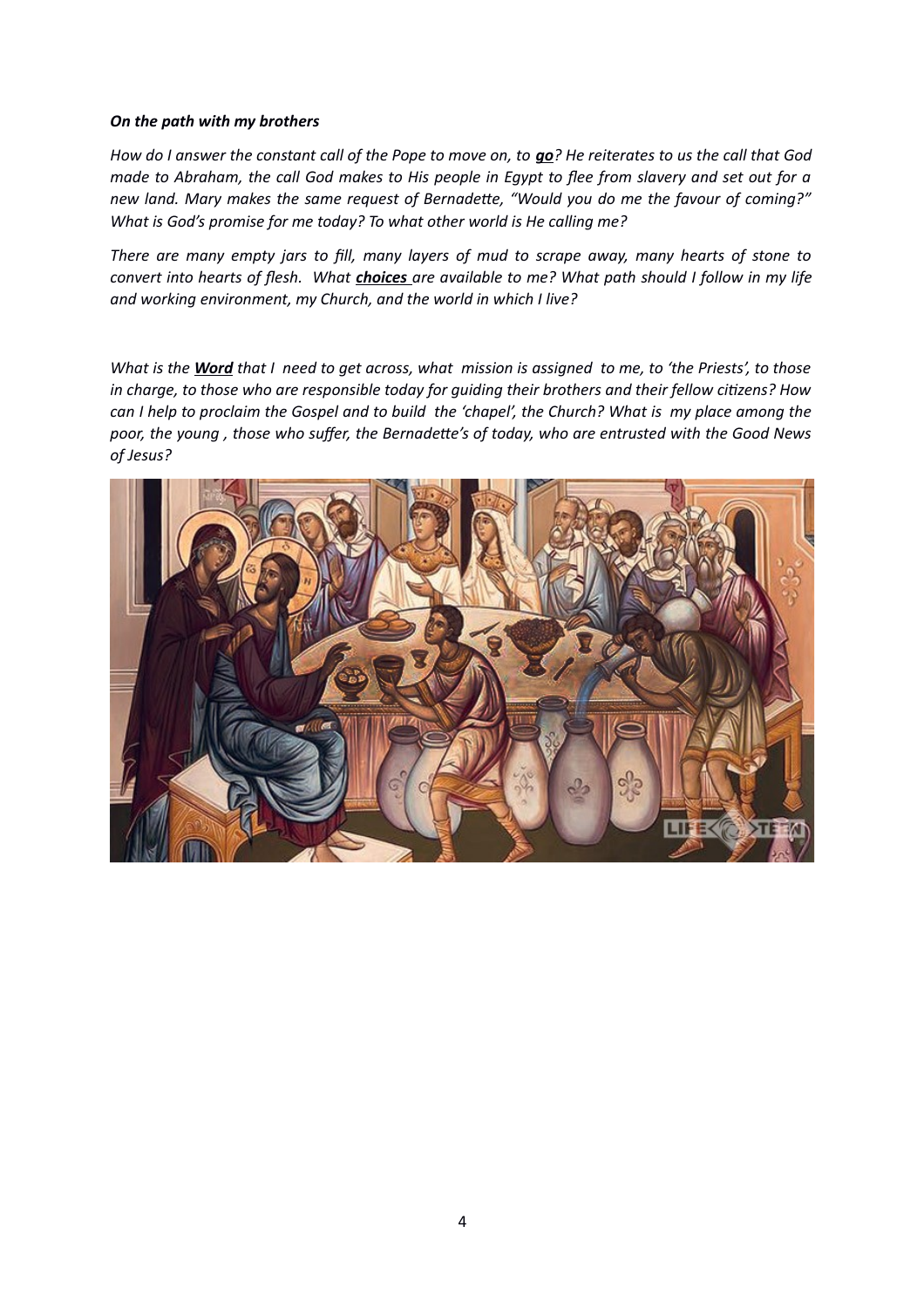#### **Appendix 1. Pope John Paul II, Encyclical Redemptoris Mater, 25th March 1987**

20… (Mary) was "the one who believed". But as the messianic mission of her Son grew clearer to her eyes and spirit, she herself as a mother became *ever more open to that new dimension of motherhood* which was to constitute her "part" beside her Son. Had she not said from the very beginning: "Behold, I am the handmaid of the Lord; let it be to me according to your word" (Lk. 1:38)? Through faith Mary continued to hear and to ponder that word, in which there became ever clearer, in a way "which surpasses knowledge" (Eph. 3:19), the self-revelation of the living God. Thus, in a sense *Mary as Mother became the first "disciple" of her Son*, the first to whom he seemed to say: "Follow me," even before he addressed this call to the Apostles or to anyone else (cf. Jn. 1:43).

21. From this point of view, particularly eloquent is the passage in the *Gospel of John* which presents Mary at the wedding feast of Cana. She appears there as the Mother of Jesus at the beginning of his public life: "There was a marriage at *Cana in Galilee*, and the mother of Jesus was there; Jesus also was invited to the marriage, with his disciples" (Jn. 2:1-2). From the text, it appears that Jesus and his disciples were invited together with Mary, as if by reason of her presence at the celebration: The Son seems to have been invited because of his mother. We are familiar with the sequence of events which resulted from that invitation, that "beginning of the signs" wrought by Jesus-the water changed into wine-which prompts the Evangelist to say that Jesus "manifested his glory; and his disciples believed in him" (Jn. 2:11).

Mary is present at Cana in Galilee as the *Mother of Jesus*, and in a significant way she *contributes* to that "beginning of the signs" which reveal the messianic power of her Son. We read: "When the wine gave out, the mother of Jesus said to him, 'They have no wine.' And Jesus said to her, 'O woman, what have you to do with me? My hour has not yet come'" (Jn. 2:3-4). In John's Gospel that "hour" means the time appointed by the Father when the Son accomplishes his task and is to be glorified (cf. Jn. 7:30; 8:20; 12:23, 27; 13:1; 17:1; 19:27). Even though Jesus' reply to his mother sounds like a refusal (especially if we consider the blunt statement "My hour has not yet come" rather than the question), Mary nevertheless turns to the servants and says to them: "Do whatever he tells you" (Jn. 2:5). Then Jesus orders the servants to fill the stone jars with water, and the water becomes wine, better than the wine which has previously been served to the wedding guests.

#### **Appendix 2**

21… What deep understanding existed between Jesus and his mother? How can we probe the mystery of their intimate spiritual union? But the fact speaks for itself. It is certain that that event already quite clearly outlines the *new dimension*, the new meaning of *Mary's motherhood*. Her motherhood has a significance which is not exclusively contained in the words of Jesus and in the various episodes reported by the Synoptics (Lk. 11:27-28 and Lk. 8:19-21; Mt. 12:46-50; Mk. 3:31-35). In these texts Jesus means above all to contrast the motherhood resulting from the fact of birth with what this "motherhood" (and also "brotherhood") is to be in the dimension of the Kingdom of God, in the salvific radius of God's fatherhood. In John's text on the other hand, the description of the Cana event outlines what is actually manifested as a new kind of motherhood according to the spirit and not just according to the flesh, that is to say *Mary's solicitude for human beings*, her coming to them in the wide variety of their wants and needs.

At Cana in Galilee there is shown only one concrete aspect of human need, apparently a small one of little importance ("They have no wine"). But it has a symbolic value: this coming to the aid of human needs means, at the same time, bringing those needs within the radius of Christ's messianic mission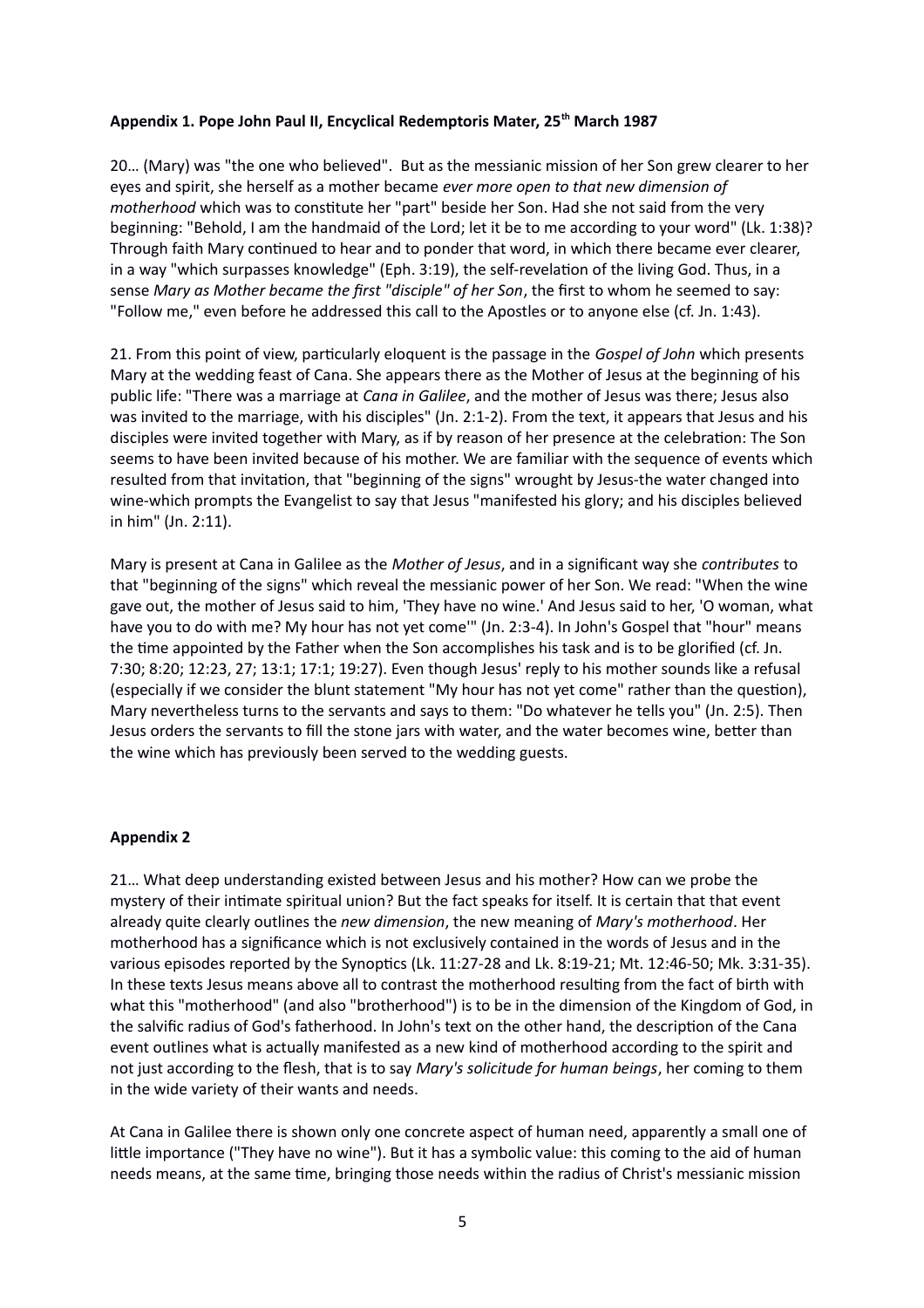and salvific power. Thus, there is a mediation: Mary places herself between her Son and mankind in the reality of their wants, needs and sufferings. *She puts herself "in the middle," that is to say she acts as a mediatrix not as an outsider*, but in her position as mother. She knows that as such she can point out to her Son the needs of mankind, and in fact, she "has the right" to do so. Her mediation is thus in the nature of intercession: Mary "intercedes" for mankind. And that is not all. As a mother *she also wishes the messianic power of her Son to be manifested*, that salvific power of his which is meant to help man in his misfortunes, to free him from the evil which in various forms and degrees weighs heavily upon his life. Precisely as the Prophet Isaiah had foretold about the Messiah in the famous passage which Jesus quoted before his fellow townsfolk in Nazareth: "To preach good news to the poor...to proclaim release to the captives and recovering of sight to the blind..." (cf. Lk. 4:18).

Another essential element of Mary's maternal task is found in her words to the servants: "Do whatever he tells you." The Mother of Christ presents herself as *the spokeswoman of her Son's will*, pointing out those things which must be done so that the salvific power of the Messiah may be manifested. At Cana, thanks to the intercession of Mary and the obedience of the servants, Jesus begins "his hour." At Cana Mary appears as *believing in Jesus*. Her faith evokes his first "sign" and helps to kindle the faith of the disciples.

22. We can therefore say that in this passage of John's Gospel we find as it were a first manifestation of the truth concerning Mary's maternal care. This truth has also found expression *in the teaching of the Second Vatican Council*. It is important to note how the Council illustrates Mary's maternal role as it relates to the mediation of Christ. Thus we read: "Mary's maternal function towards mankind in no way obscures or diminishes the unique mediation of Christ, but rather shows its efficacy," because "there is one mediator between God and men, the man Christ Jesus" (1 Tim. 2:5). This maternal role of Mary flows, according to God's good pleasure, "from the superabundance of the merits of Christ; it is founded on his mediation, absolutely depends on it, and draws all its efficacy from it." (Vatican II, *Lumen gentium*, n. 60). It is precisely in this sense that the episode at Cana in Galilee *offers us a sort of first announcement of Mary's mediation*, wholly oriented towards Christ and tending to the revelation of his salvific power.

From the text of John it is evident that it is a mediation which is maternal. As the Council proclaims: Mary became "a mother to us in the order of grace." This motherhood in the order of grace flows from her divine motherhood. Because she was, by the design of divine Providence, the mother who nourished the divine Redeemer, Mary became "an associate of unique nobility, and the Lord's humble handmaid," who "cooperated by her obedience, faith, hope and burning charity in the Saviour's work of restoring supernatural life to souls." (*Lumen gentium*, n. 61). And "*this maternity of Mary in the order of grace*. . .will last without interruption until the eternal fulfilment of all the elect." (n. 62).

27… Mary belongs indissolubly to the mystery of Christ, and she belongs also to the mystery of the Church from the beginning, from the day of the Church's birth. At the basis of what the Church has been from the beginning, and of what she must continually become from generation to generation, in the midst of all the nations of the earth, we find the one "who believed that there would be a fulfilment of what was spoken to her from the Lord" (Lk. 1:45). It is precisely Mary's faith which marks the beginning of the new and eternal Covenant of God with man in Jesus Christ; this heroic *faith* of hers *"precedes"* the apostolic *witness* of the Church, and ever remains in the Church's heart hidden like a special heritage of God's revelation. All those who from generation to generation accept the apostolic witness of the Church share in that mysterious inheritance, and *in a sense share in Mary's faith*.